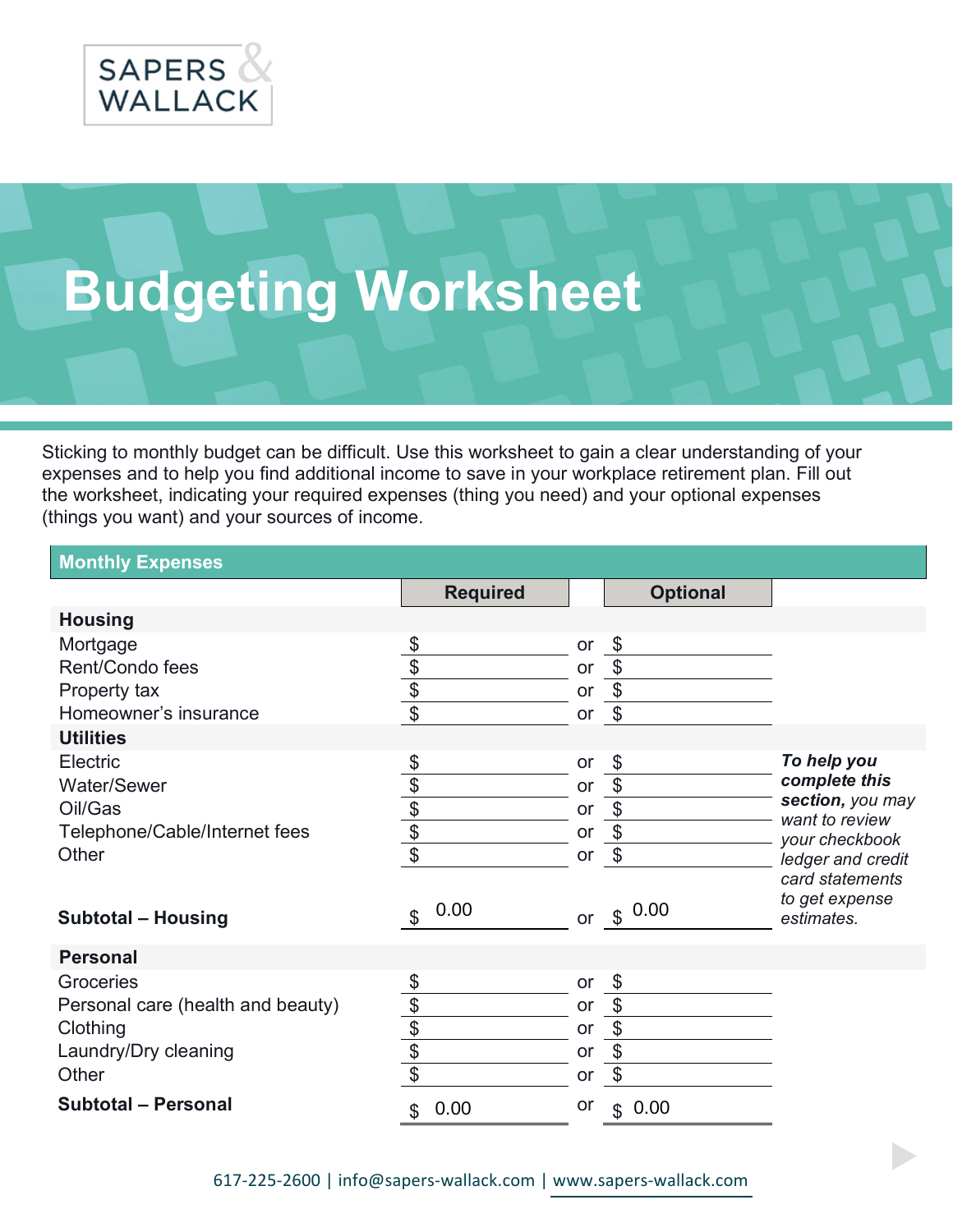

b,

| <b>Monthly Expenses</b>                     |                                                   |         |                               |  |
|---------------------------------------------|---------------------------------------------------|---------|-------------------------------|--|
|                                             | <b>Required</b>                                   |         | <b>Optional</b>               |  |
| <b>Health Care and Insurance</b>            |                                                   |         |                               |  |
| Medicare Part B premiums                    | $\boldsymbol{\theta}$                             | or $\$$ |                               |  |
| Medicare supplemental/                      |                                                   |         |                               |  |
| Medigap premium                             | $\boldsymbol{\theta}$                             | or      | \$                            |  |
| Prescriptions                               | \$                                                | or      | \$                            |  |
| Dental and vision care                      | $\frac{1}{2}$                                     | or      | \$                            |  |
| Other (co-payments, deductibles, etc.)      | $\boldsymbol{\mathsf{\$}}$                        | or      | \$                            |  |
| <b>Insurance</b>                            |                                                   |         |                               |  |
| Long-term care insurance premiums           | \$                                                | or      | \$                            |  |
| Life insurance premiums                     | $\frac{1}{2}$                                     | or      | $\boldsymbol{\mathsf{\$}}$    |  |
| <b>Disability insurance</b>                 | \$                                                | or      | $\boldsymbol{\theta}$         |  |
| <b>Subtotal - Health Care and Insurance</b> | 0.00<br>\$                                        | or      | 0.00<br>$\boldsymbol{\theta}$ |  |
|                                             |                                                   |         |                               |  |
| <b>Routine Transportation</b>               |                                                   |         |                               |  |
| Auto loan or lease payment                  | \$                                                | or      | \$                            |  |
| Auto insurance                              | \$                                                | or      | \$                            |  |
| Excise tax/Registration fees                | \$                                                | or      | \$                            |  |
| Routine maintenance                         | \$                                                | or      | $\boldsymbol{\theta}$         |  |
| Gasoline                                    | \$                                                | or      | \$                            |  |
| Other                                       | \$                                                | or      | $\boldsymbol{\theta}$         |  |
| <b>Subtotal - Routine Transportation</b>    | 0.00<br>$\, \, \raisebox{12pt}{$\scriptstyle \$}$ | or      | 0.00<br>\$                    |  |

## **Monthly Savings Goals**

|                                                                                         | <b>Required</b> |    | <b>Optional</b> |
|-----------------------------------------------------------------------------------------|-----------------|----|-----------------|
| Retirement savings contributions                                                        |                 | or |                 |
| General savings contributions                                                           |                 | or |                 |
| College savings contributions                                                           |                 | or |                 |
| Support for parent(s)                                                                   |                 | or |                 |
| Support for children/grandchildren<br>(includes childcare)<br>Household improvement and |                 | or |                 |
| maintenance                                                                             |                 | or | - \$            |
| Other                                                                                   |                 | or |                 |
| <b>Subtotal - Savings Goals</b>                                                         | $$^{0.00}$      | or | 0.00            |